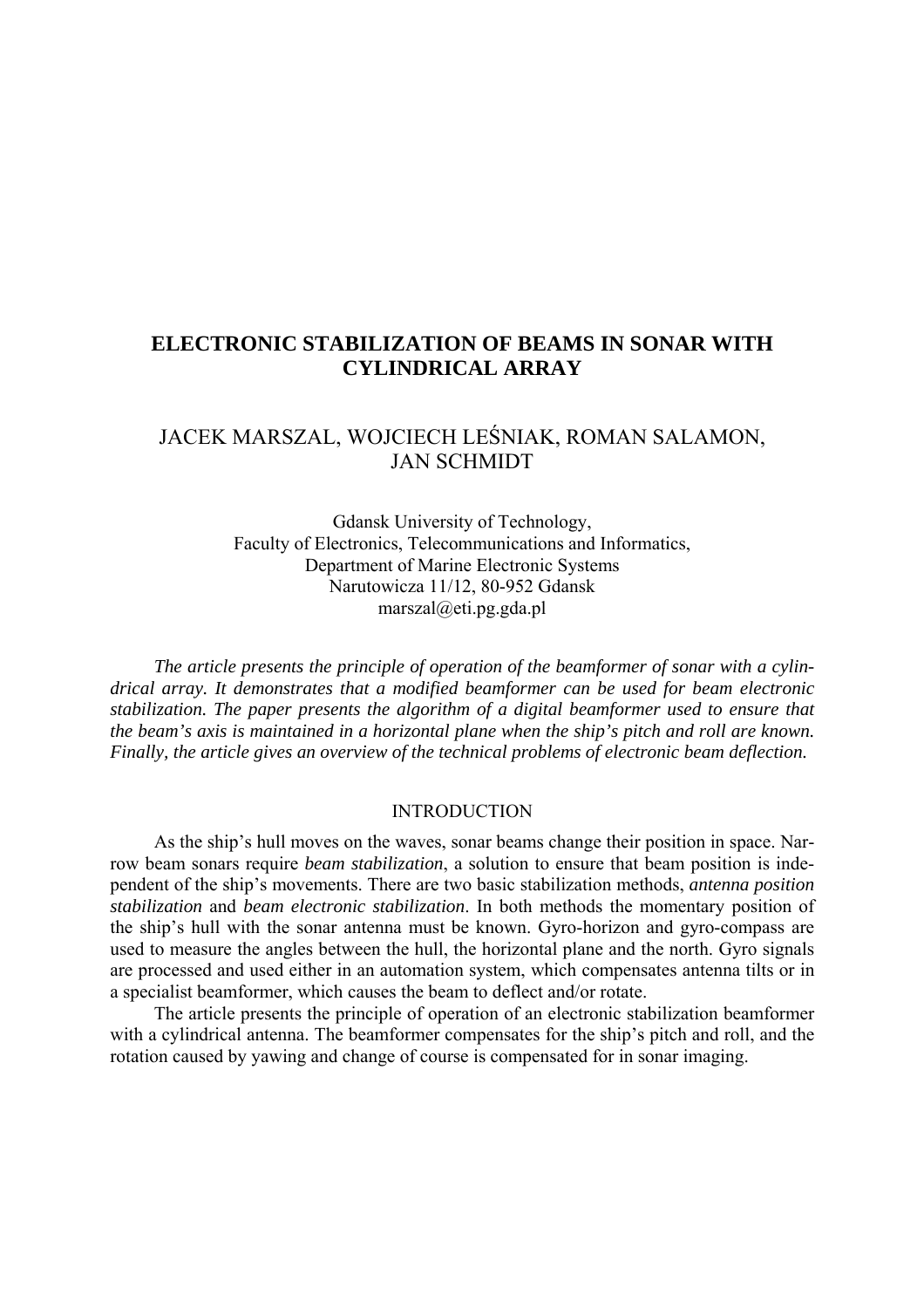## 1. PRINCIPLE OF OPERATION OF A BEAMFORMER WITH A CYLINDRICAL ANTENNA

The cylindrical antenna is built of *M* number of columns, spaced evenly every  $\phi$  degrees on the lateral surface of an *R* ray cylinder. The column is made up of *P* transducers, whose geometric centres of the radiant surface are spaced at *l*. Fig. 1 shows simplified antenna geometry.



Fig.1 Geometry of cylindrical antenna

Let us assume that there is a very long distance *r* between the source of the acoustic wave and the centre of the cylinder, and the angles  $\theta$  and  $\varphi$  define the position. The source's coordinates in rectangular coordinates are equal to:

$$
x = r\sin\theta \qquad \qquad y = r\cos\theta \qquad \qquad z = r\sin\varphi \tag{1}
$$

Let us consider a transducer lying on the cylinder's surface with the following coordinates of the centre:

$$
x_a = R\sin(n\alpha) \qquad y_a = R\cos(n\alpha) \qquad z_a = ml \tag{2}
$$

The distance *d* between the source and the centre of the transducer selected is:

$$
d = \sqrt{(x - x_a)^2 + (y - y_a)^2 + (z - z_a)^2}
$$
 (3)

The coordinates of the antenna's central transducer are equal to  $x_0=0$ ,  $y_0=R$ ,  $z_0=0$ , and the distance  $d_0$  between the source and the transducer's centre is equal to:

$$
d_0 = \sqrt{x^2 + (y - R)^2 + z^2} \tag{4}
$$

Formulas (3) and (4) give us the difference of the squares of these distances:

$$
d^{2} - d_{0}^{2} = -2xx_{a} + x_{a}^{2} - 2yy_{a} + y_{a}^{2} - 2zz_{a} + z_{a}^{2} + 2yR - R^{2}
$$
\n(5)

Because  $x_a^2 + y_a^2 = R^2$ , and following the substitutions, we obtain:

$$
d^{2} - d_{0}^{2} = -2rR[\sin \theta \sin(n\phi) + \cos \theta \cos(n\phi)] - 2rR\cos\theta - 2rml\sin\phi + (ml)^{2}
$$
 (6)

Next, using the known trigonometric relation, we obtain:  
\n
$$
d^2 - d_0^2 = 2rR[\cos\theta - \cos(\theta - n\phi)] - 2rm \sin\phi + (ml)^2
$$
\n(7)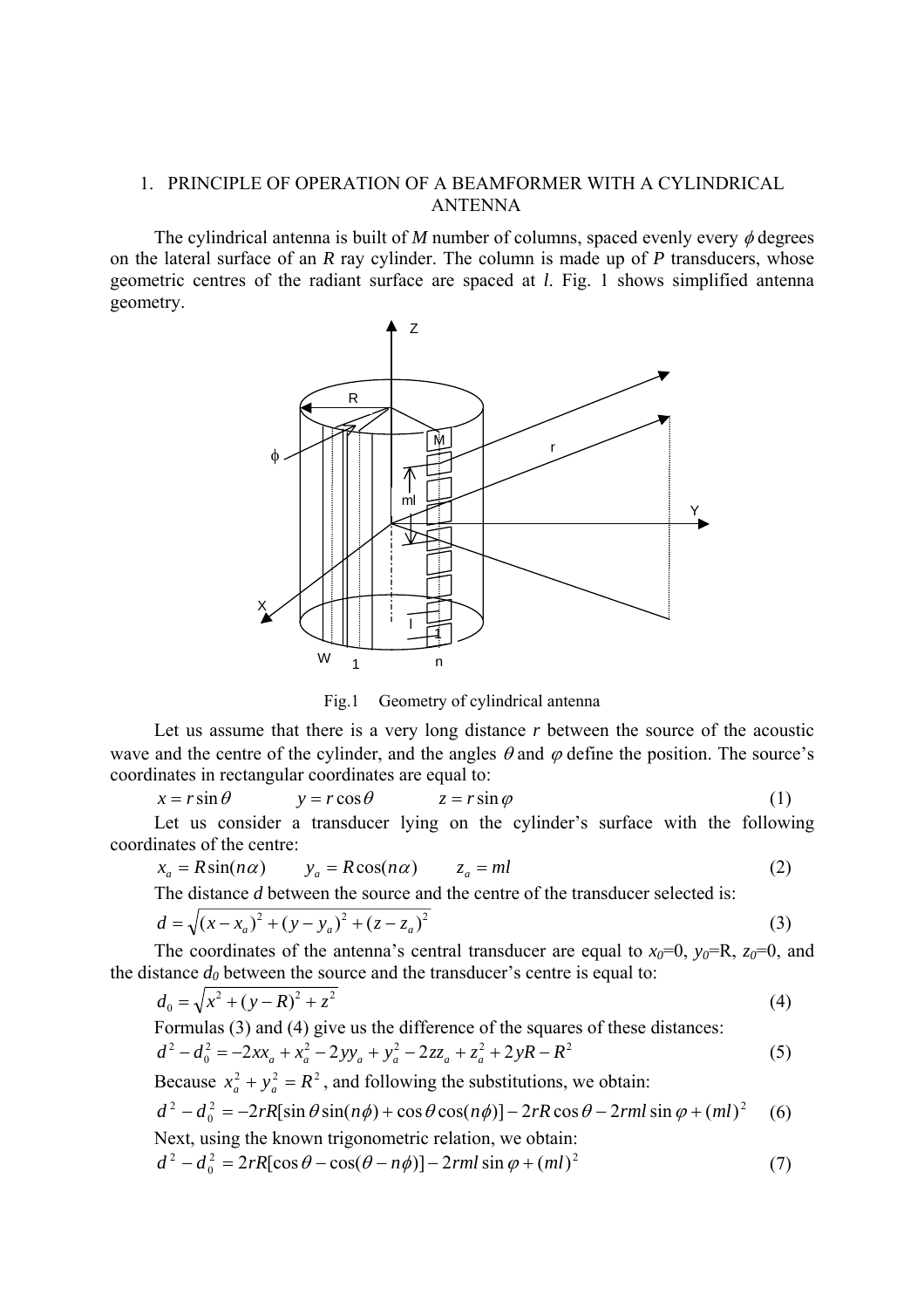For a small difference in the distances  $\Delta d = d - d_0$ , the above difference of the distance squares can be expressed in a simplified form as:

$$
d^{2} - d_{0}^{2} = (d - d_{0})(d + d_{0}) \approx 2\Delta dd_{0} \approx 2\Delta dr
$$
 (8)

When the relation is inserted into formula (6) and following the simplification, we obtain:

$$
\Delta d \cong R[\cos \theta - \cos(\theta - n\phi)] - ml \sin \varphi + (ml)^2 / 2r \tag{9}
$$

Where the distance between the source and antenna grows to infinity, the last term goes to zero and finally we obtain:

$$
\Delta d \cong R[\cos \theta - \cos(\theta - n\phi)] - ml \sin \varphi \tag{10}
$$

Let us now assume that the source is emitting a sinusoidal spherical wave with pulsation  $ω_0$ . The wave number is then equal to  $k = ω_0/c_0$  and the acoustic pressure of a wave falling on the centre of the surface of the transducer in question can be written as:

$$
p(d,t) = \frac{Q}{d}e^{j(\omega_0 t - kd)} = \frac{Q}{d}e^{j(\omega_0 t - k(d_0 + Ad))} = \frac{Q}{d}e^{j(\omega_0 t - kd_0)}e^{-jkAd}
$$
(11)

where *Q* is the constant depending on the pressure of the wave emitted by the source.

The first term of the above formula describes the sinusoidal wave falling on the centre of the central transducer. Wave pressure will be determined as:

$$
p_0 = p(d_0, t) = \frac{Q}{d} e^{j(\omega_0 t - kd_0)}
$$
\n(12)

Therefore, we obtain:

$$
p(d,t) = p_0 e^{-jk\Delta d} \tag{13}
$$

The pressure phase of a wave falling on the transducer in question is shifted compared to the phase of the wave falling on the central transducer. The size of the shift is the exponential function exponent and is obtained by inserting expression (10) into the above formula:

$$
p(d,t) \cong p_0 e^{-jkR[\cos\theta - \cos(n\phi - \theta)]} e^{-jkml\sin\varphi}
$$
\n(14)

The above formula shows an important feature of the phase shift: phase shift in connection with angle  $\theta$  (in the horizontal plane) is solely dependent on the angular position of the transducer in the horizontal plane, and phase shift in connection with angle  $\varphi$  depends solely on the position of the transducer in the vertical plane. In other words, all transducers aligned in a single column have the same phase shift as for angle  $\theta$ , and all transducers in a single row have identical phase shift for angle  $\varphi$ . Consequently, beams can be controlled independently in the horizontal and vertical plane. By determining the electric signal at transducer output number *n m* as  $s(n,m)$  we obtain <sup>[1](#page-2-0)</sup>:

$$
s(n,m) = S_0 s(n) s(m) \tag{15}
$$

where

 $\overline{a}$ 

$$
s(n) = e^{-j k R[\cos \theta - \cos(n\phi - \theta)]} \tag{16}
$$

$$
s(m) = e^{-jkml\sin\varphi} \tag{17}
$$

Both formulas describe the phase shift of a sinusoidal signal with frequency  $f_0 = \omega_0/2\pi$ , in connection with wave incidence direction and transducer number.

To generate a beam at a specific angle, phase compensation must be conducted [2]. In beamformers with cylindrical antennas, beam axes in the horizontal plane are perpendicular to

<span id="page-2-0"></span><sup>&</sup>lt;sup>1</sup> We neglect the effect of finite transducer aperture.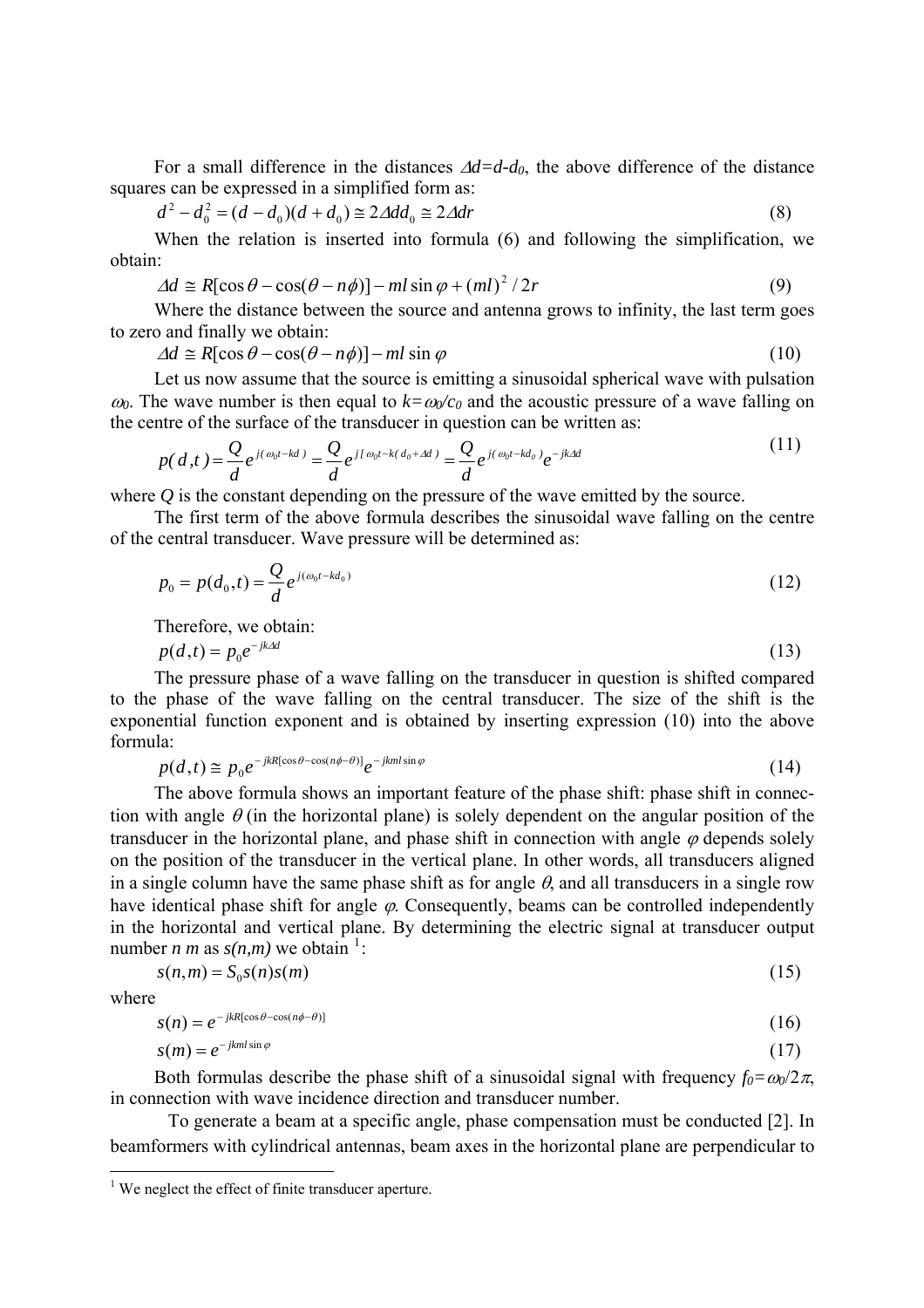the surface of transducers in the subsequent antenna columns. Phase compensation in the horizontal plane comes down to a multiplication of signals  $s(n,m)$  by coefficients  $w(n)$  equal to:

$$
w(n) = e^{j k R[1 - \cos(n\phi)]} \tag{18}
$$

In the vertical plane phase compensation is performed for a specific deflection angle  $\varphi_0$ . Coefficients  $v(m)$ , by which signal  $s(n,m)$  is multiplied, have the following form:

$$
v(m) = e^{jkml\sin\varphi_0} \tag{19}
$$

The algorithm for determining the signal at the output of a deflected beam can be written as:

$$
S(0,\varphi_0) = \sum_{n=-N}^{N} \sum_{m=-M}^{M} s(n,m)w(n)v(m) = \sum_{n=-N}^{N} w(n) \left[ \sum_{m=-M}^{M} s(n,m)v(m) \right]
$$
(20)

The above algorithm can be used for beam stabilization.

## 2. GEOMETRIC RELATIONS IN THE BEAM STABILIZATION SYSTEM

In electronic beam stabilization the idea is to continuously bring the axes of the beams to the horizontal plane. To achieve this, beamformer coefficient values *v(m)* are changed. The coefficients are calculated as part of sonar processes based on gyro-horizon signals. The gyro- -horizon generates signals, which are proportional to two angles, i.e.:

- angle  $\alpha$  between the ship's axis and the axis' vertical projection on the horizontal plane,
- angle  $\beta$ , which is the angle between the ship's transverse axis, the projection of the axis across a plane perpendicular to the deck onto the vertical plane.

In other words, angle  $\alpha$  lies in the vertical plane, and angle  $\beta$ - in the plane perpendicular to the deck. The situation is illustrated in Fig.2.



Fig.2 Angles of antenna tilt towards the horizontal plane

The position of axes *x,y,z* determines the position of the horizontal plane *x,y*. The system of axes *x',y',z'* is related to the ship and plane *x',y'* is the plane of the deck. The axis of the cylindrical antenna is parallel to axis *z'*. The antenna columns are in a fixed position towards  $x', y', z'$  and change the position as the ship's deck tilts compared to *x,y,z*. Angles  $\alpha$  and  $\beta$  are known, because these values are measured with the gyro-horizon. As we said earlier, we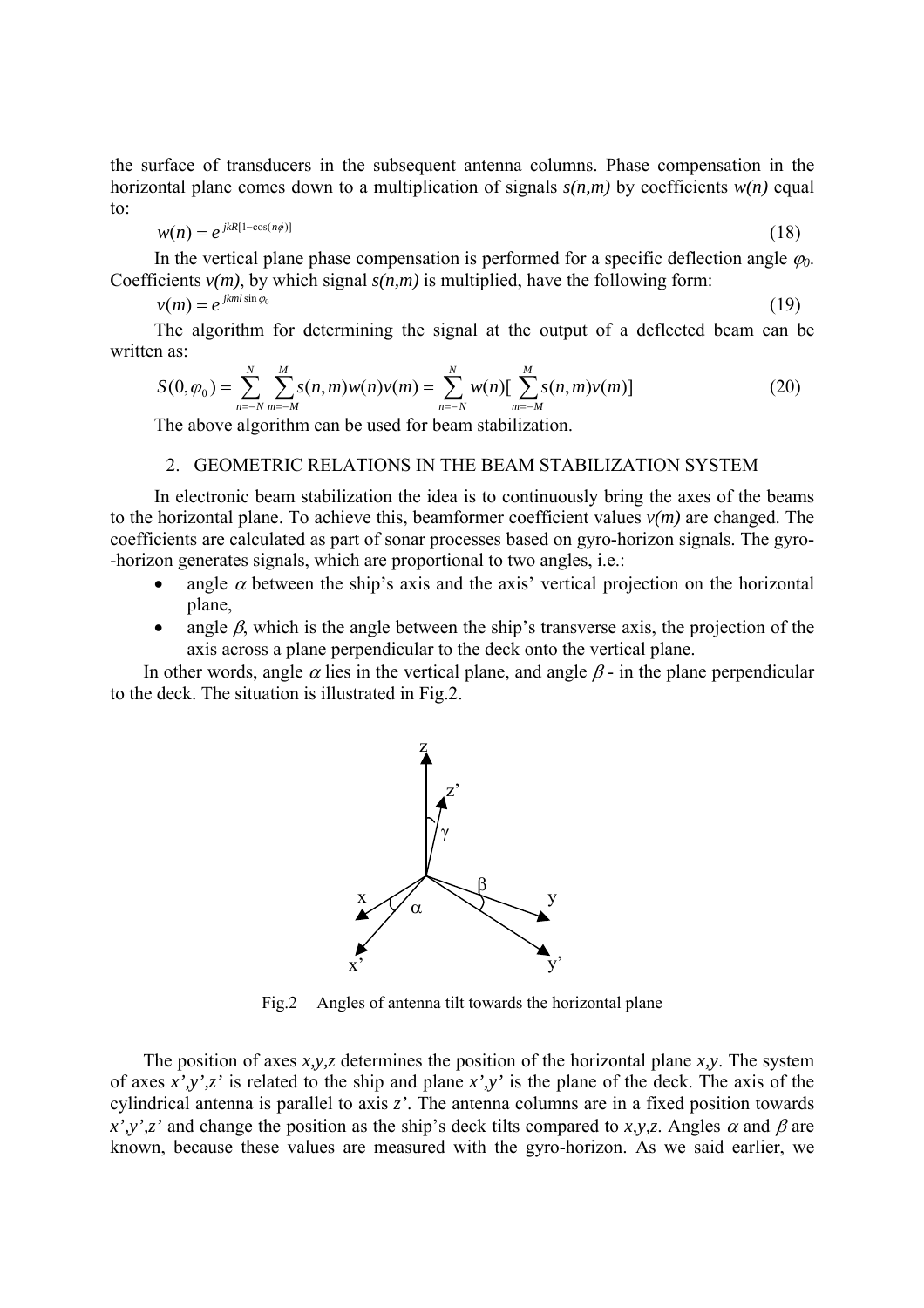assume that the ship does not rotate. Sonar beams rotation is compensated for after the beamformer in sonar imaging.

Our task is to identify the relation between angles  $\alpha$  and  $\beta$  and phase shifts in the beamformer, which deflects beams in the vertical plane, i.e. in the plane traversing axis *z'*. To that end, the coordinates of antenna elements should be expressed using coordinates *x,y,z*.

Because of the significance of angles  $\alpha$  and  $\beta$ , moving the coordinates *x'*,y',z' to a new position should be done in two stages:

- to rotate the coordinates  $x', y', z'$  against axis y expressed with angle  $\alpha$ ,
- to rotate the new system against the new position of axis *x'*.

By following this rule, coordinates *x,y,z* depend on coordinates *x',y',z'* as follows:

$$
\begin{bmatrix} x \\ y \\ z \end{bmatrix} = \begin{bmatrix} l_1 & l_2 & l_3 \\ m_1 & m_2 & m_3 \\ n_1 & n_2 & n_3 \end{bmatrix} \cdot \begin{bmatrix} l_1 & l_2 & l_3 \\ m_1 & m_2 & m_3 \\ n_1 & n_2 & n_3 \end{bmatrix} \cdot \begin{bmatrix} x' \\ y' \\ z' \end{bmatrix}
$$
 (21)

where matrix coefficients are direction cosines of angles  $\alpha$ ,  $\beta$  and  $\gamma$  which result from the above rotations. The brackets show the sequence of matrix multiplication. Hence we obtain:

$$
\begin{bmatrix} x \\ y \\ z \end{bmatrix} = \begin{bmatrix} \cos \alpha & 0 & \sin \alpha \\ 0 & 1 & 0 \\ \sin \alpha & 0 & \cos \alpha \end{bmatrix} \cdot \begin{bmatrix} 1 & 0 & 0 \\ 0 & \cos \beta & \sin \beta \\ 0 & \sin \beta & \cos \beta \end{bmatrix} \begin{bmatrix} x' \\ y' \\ z' \end{bmatrix}
$$
(22)

When the second matrix is multiplied by the vector we obtain:

$$
\begin{bmatrix} x \\ y \\ z \end{bmatrix} = \begin{bmatrix} \cos \alpha & 0 & \sin \alpha \\ 0 & 1 & 0 \\ \sin \alpha & 0 & \cos \alpha \end{bmatrix} \cdot \begin{bmatrix} x' \\ y' \cos \beta + z' \sin \beta \\ y' \sin \beta + z' \cos \beta \end{bmatrix},
$$
(23)

and then, finally

$$
\begin{bmatrix} x \\ y \\ z \end{bmatrix} = \begin{bmatrix} x' \cos \alpha & + \sin \alpha (y' \sin \beta + z' \cos \beta) \\ y' \cos \beta + z' \sin \beta & + \cos \alpha (y' \sin \beta + z' \cos \beta) \end{bmatrix}
$$
(24)

The above relations are the relations we sought between the coordinates of both coordinate systems.

Let the axis of the cylindrical antenna beam be deflected from axis  $x'$  by angle  $\delta$ . The axis equation has the following form:

$$
x' = R\cos\delta \quad y' = R\sin\delta \qquad z' = 0 \tag{25}
$$

In coordinates *x,y,z* we will obtain the beam axis equation by inserting the above relations into equation (24). Hence we obtain:

$$
\begin{bmatrix} x \\ y \\ z \end{bmatrix} = R \begin{bmatrix} \cos \delta \cos \alpha & + & \sin \delta \sin \alpha \sin \beta \\ \sin \delta \cos \beta & \sin \alpha & \sin \delta \cos \alpha \sin \beta \end{bmatrix}
$$
 (26)

It is an equation of a straight line going through the centre of a coordinate system, parallel to a certain vector *R***,** whose direction cosines are equal to:

$$
\begin{bmatrix} l \\ m \\ n \end{bmatrix} = \begin{bmatrix} \cos \delta \cos \alpha & + & \sin \delta \sin \alpha \sin \beta \\ \sin \delta \cos \beta & \sin \alpha & \sin \delta \cos \alpha \sin \beta \end{bmatrix}
$$
 (27)